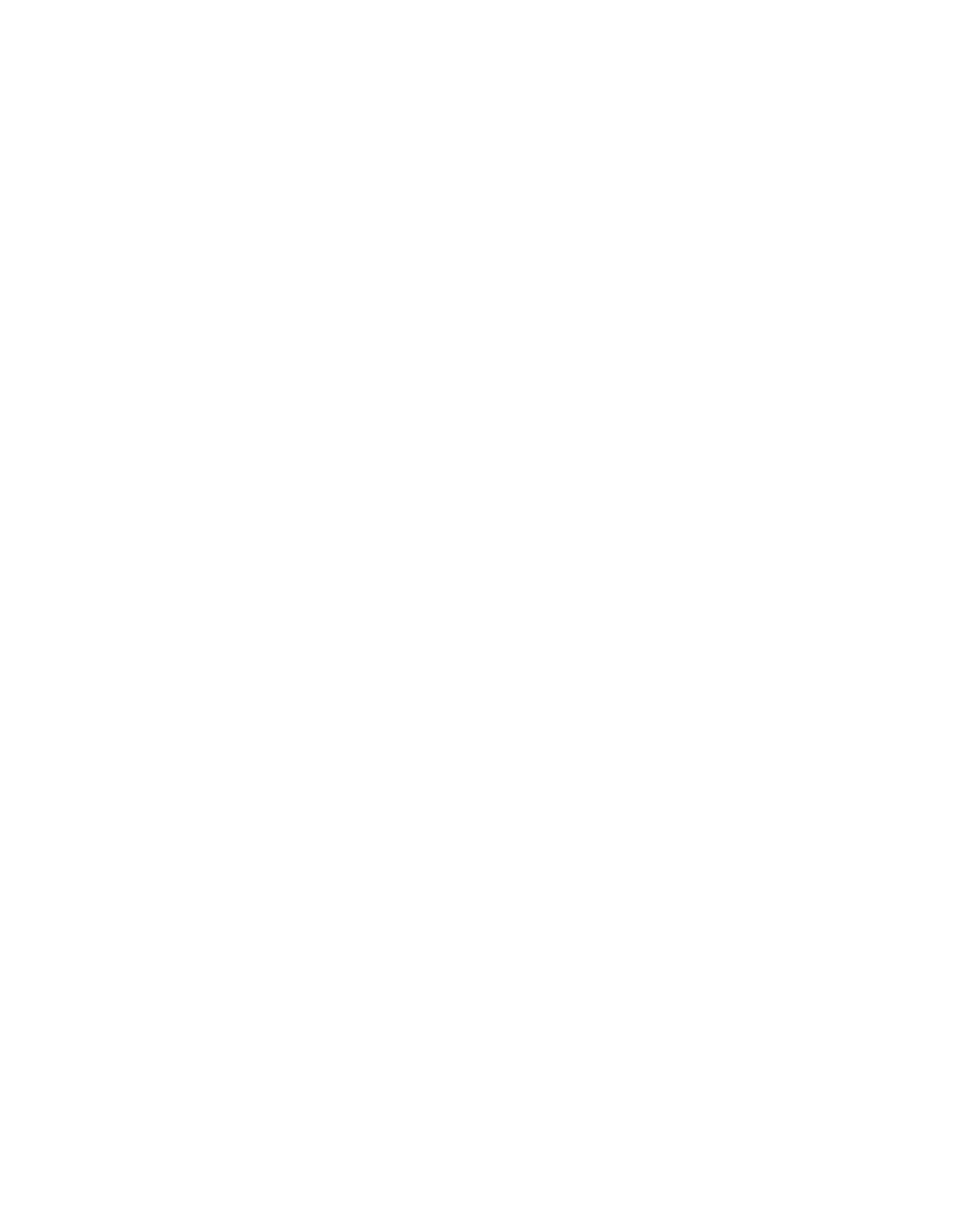#### **Statement by The Honourable Chrystia Freeland Deputy Prime Minister and Minister of Finance, Canada**

**On behalf of**

## **Antigua and Barbuda, The Bahamas, Barbados, Belize, Canada, Dominica, Grenada, Ireland, Jamaica, St. Kitts and Nevis, St. Lucia, and St. Vincent and the Grenadines**

### **International Monetary and Financial Committee**

## **April 8, 2021**

More than a year into the COVID-19 pandemic, the world continues to face significant public health and economic challenges. The disproportionate impact of the pandemic on women, young people, racialized people, Indigenous peoples, and other vulnerable groups remains concerning. While encouraging progress has been made on the vaccine rollout and stabilizing the global economy, there is much more to do. The international community must continue to take action together to end the pandemic and achieve a strong, sustainable, and inclusive recovery.

Our top priority must continue to be containing the spread of COVID-19 within our respective borders and across the world. We must do more to ensure timely and widespread global access to tests, treatments, and vaccines, including by continuing to support the Access to COVID-19 Tools Accelerator and by coordinating the efforts of initiatives across various fora.

As economic policymakers, we must also be sure to maintain measures to support our economies and citizens until the health and economic situation has stabilized. In line with this internationally agreed approach, Canada is continuing to make important investments to fight and defeat COVID-19, to support Canadians through this crisis, and to support a strong economic recovery. It will be important to continue monitoringthe effectiveness of our individual and collective policy response efforts, share timely information on lessons learned, and collaborate on further actions as needed.

The IMF has made invaluable contributions to the global response to the pandemic, including by approving new financing for nearly 100 countries, totaling more than US\$100 billion. This has also catalyzed new financing from multilateral development banks, private sector creditors, and other sources. The IMF must work very closely with other international financial institutions to ensure that the medium-term needs of all members can be met, especially low-income countries and small states. These members continue to face very significant challenges – as has been made evident through the Financing for Development in the Era of COVID-19 and Beyond Initiative, convened by the United Nations, Canada, and Jamaica.

I am pleased to announce that Canada has finalized the process of increasing our loan commitment to the Poverty Reduction and Growth Trust (PRGT) from \$2 billion to \$3 billion to help ensure all financing requests by PRGT-eligible countries can be met. We look forward to planned work to further scale up the PRGT to help meet the significant medium-term financing needs, and call on the IMF to explore options for expandingPRGT eligibility. We also strongly welcome the progress being made toward a Special Drawing Rights (SDR) allocation later this year, which would provide an important boost to global liquidity, and we look forward to considering options for SDR recycling.

The IMF also has a key role to play in helping address unsustainable sovereign debt burdens, including through working closely with the World Bank to support the implementation of the Common Framework for Debt Treatments, which will be crucial to help address the growing